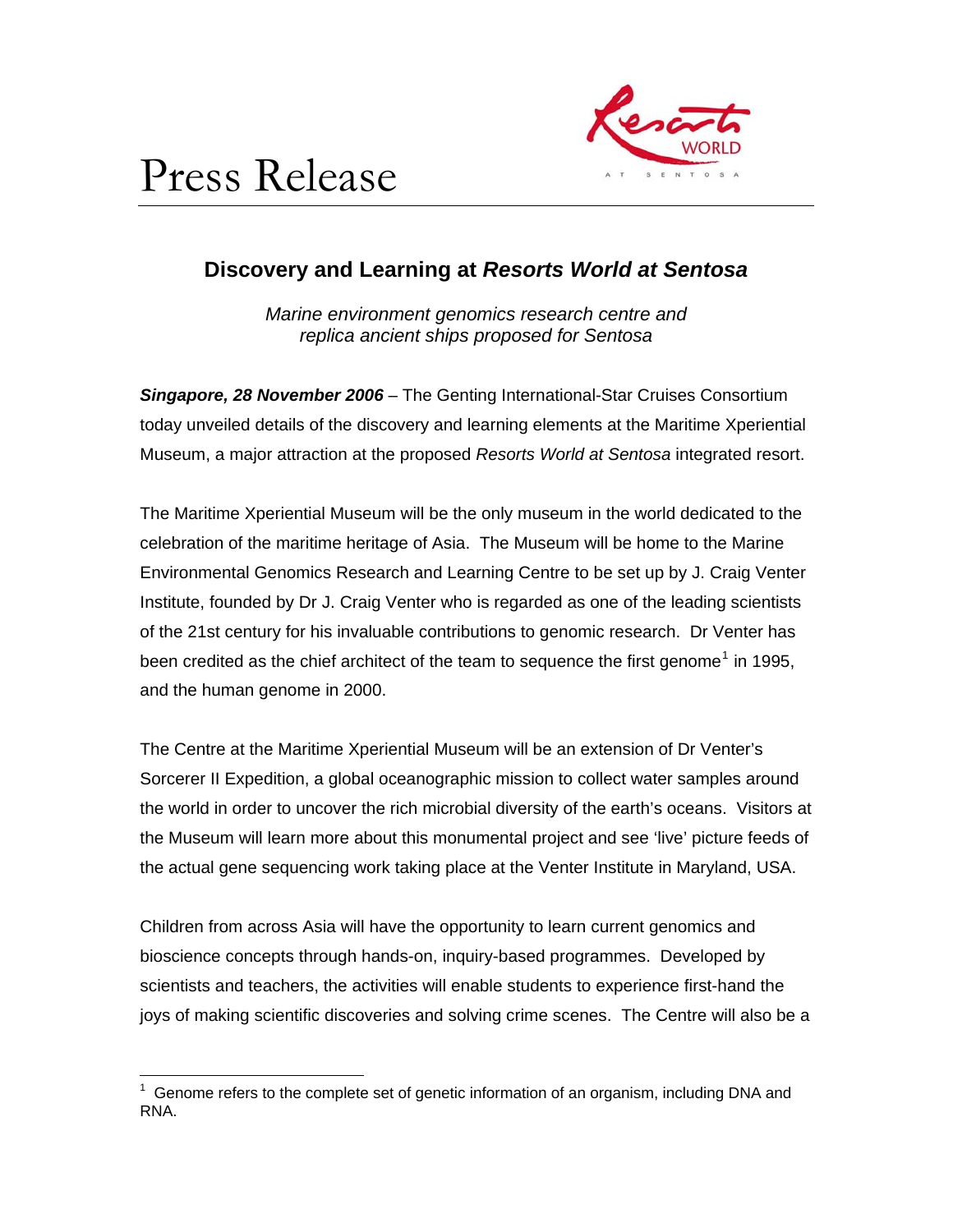major research facility to sequence the genomes of marine micro-organisms found in the waters of South East Asia.

On his involvement in the Maritime Xperiential Museum, Dr Venter said, "Scientists currently know less than one percent of the biological world. By bringing our Sorcerer II global expedition to Singapore, we hope to open minds and inspire young people in Asia to learn more about genomics. These children are our future and will contribute to a greater understanding of the world they live in when they grow up."

Another major feature of the Maritime Xperiential Museum will be replicas of six period tall ships commonly used along the Asian maritime Silk Route up to the  $16<sup>th</sup>$  century: the Dhow (Indian), Junk (Chinese), Catamaran (Tahitian), Magellan's Victoria, Proa (Marianas Islands) and Trading Vessel (Spice Islands). This faithfully-reproduced floating fleet will immerse visitors with the experience of what it was like for seafarers of old.

Dr Ray Ashley, executive director and curator at the renowned San Diego Maritime Museum will oversee the programming of the floating fleet at the Museum. He said: "Singapore is located at the maritime crossroads, and ships have been a driving force of stimulating cultural exchange. This floating fleet of period ships lend an aura of romance and authenticity to the visitors at *Resorts World at Sentosa*. To be able to experience these ships in their full glory will be something that will not only thrill maritime enthusiasts the world over but also capture the imagination of many."

Dr Ashley added: "For evidence of the compelling attraction of period and historic vessels, we have only to look at the amazing phenomenon of the tall ships. Tall ships festivals around the world now rival the Olympics in their ability to draw ten to twenty million people to a waterfront during the course of single week. In California, where the San Diego Maritime Museum has hosted three such international events, they are the largest public gatherings in the State's history."

As one of the first major activities of the Maritime Xperiential Museum, Dr Ashley and his team are preparing to build a replica of the *San Salvador*, the founding ship of California used by Spanish explorer Juan Rodriguez Cabrillo on his uncompleted voyage to sail